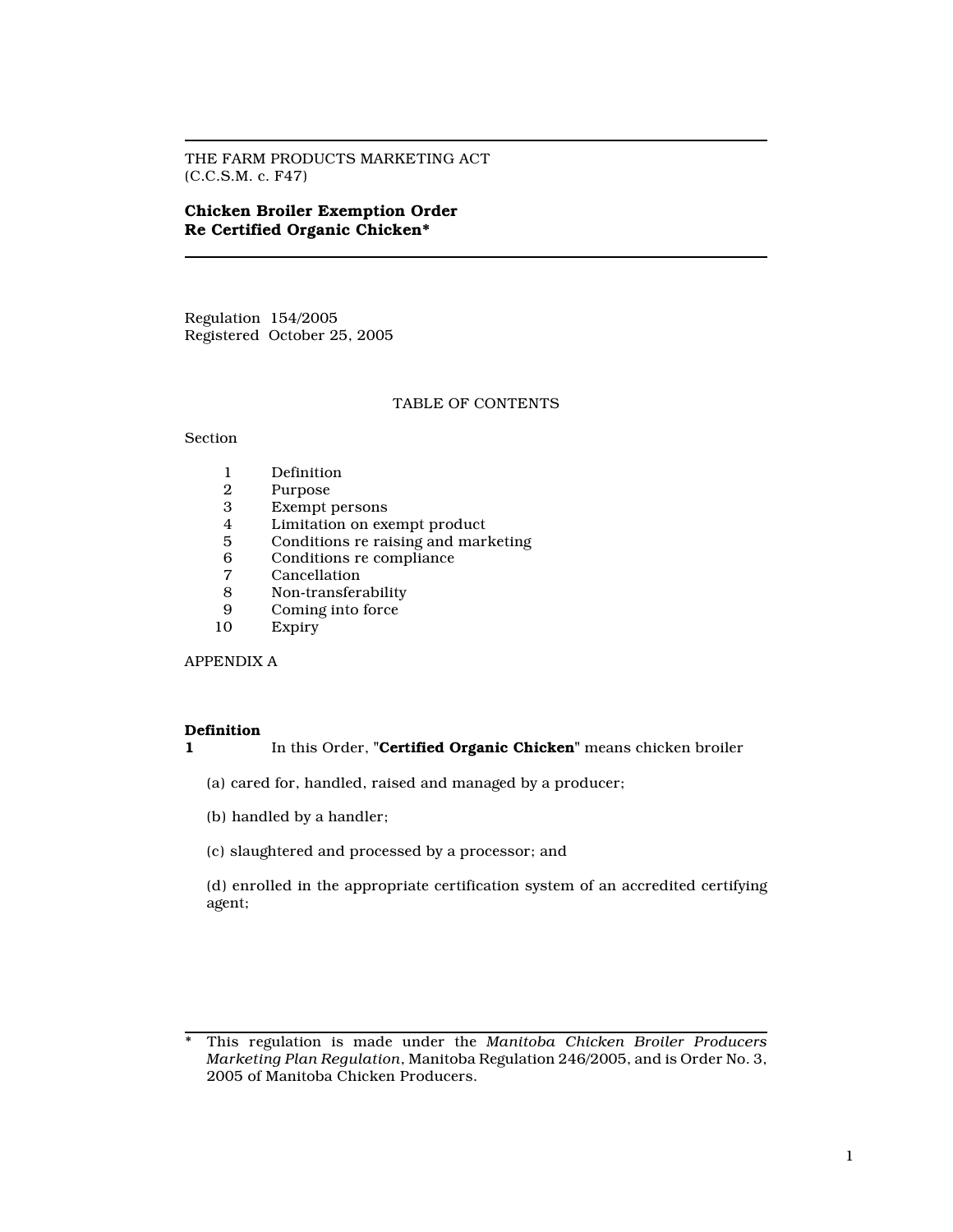in compliance with any and all applicable certification standards, procedures, regulations and requirements (collectively called the "Standards") of the following:

(e) for Canadian markets, the National Standard of Canada for Organic Agriculture (CAN/CGSB-32.310) or a private certification standard that has been assessed as meeting or exceeding the minimum requirements of the CAN/CGSB-32.310;

(f) for American markets, Regulatory Text of the National Organic Program (NOP);

(g) for European markets, the Council Regulation EEC No. 2092/91 of the European Communities.

#### Purpose

**2** The purpose of this Order is to provide for the production of and marketing of Certified Organic Chicken on a trial basis in order to better understand the issues related to the production and marketing of Certified Organic Chicken.

#### Exempt persons

3 Subject to the terms of this Order, the following persons, namely:

(a) 4064135 Manitoba Ltd. and 4064143 Manitoba Ltd., carrying on business as a partnership under the name "Finer Feeds", with offices located at 13-854 Marion Street, Winnipeg, MB R2J 0K4 (herein called the "producer");

(b) the persons identified in Appendix A to this Order (herein called the "service providers"); and

(c) Granny's Poultry Co-operative Ltd., with offices located at 84 Scurfield Boulevard, Winnipeg, MB R3Y 1G4 (herein called the "processor")

are exempt from the following:

(d) the Chicken Broiler Producer Registration Order, Manitoba Regulation 53/2005;

(e) sections 25 and 26 of the Chicken Broiler Quota Order, Manitoba Regulation 298/89;

(f) the Chicken Broiler Penalty Levies Regulation, Manitoba Regulation 136/2002;

(g) any Price Order made by the Board with respect to any Certified Organic Chicken produced and marketed in accordance with the terms of this Order.

## Limitation on exempt product

4 The exemptions provided for in this Order are only applicable to Certified Organic Chicken raised by a service provider on premises operated by such service provider shown opposite that service provider's name on Appendix A, and marketed by the producer in accordance with the terms of this Order.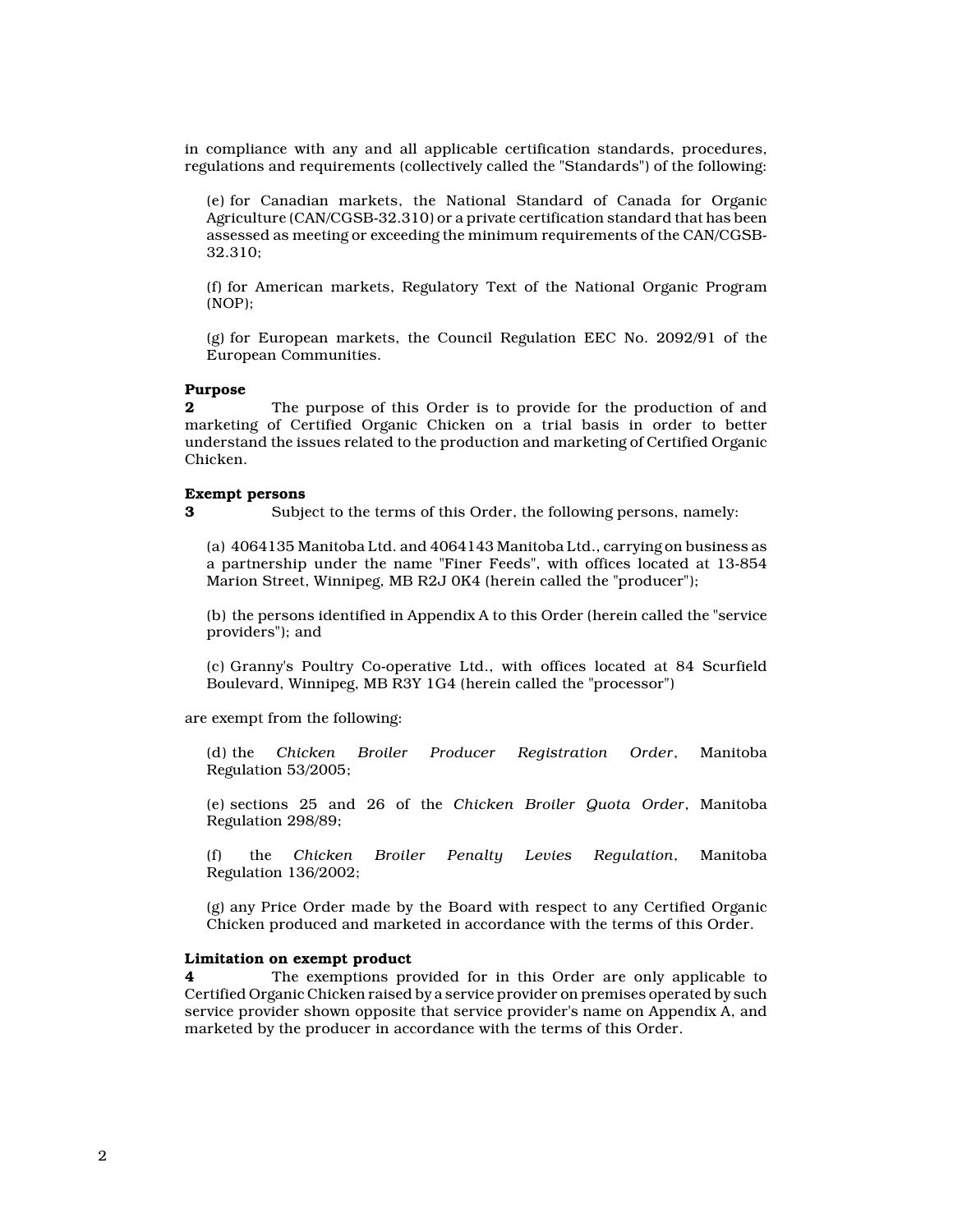#### Conditions re raising and marketing

**5** This Order is subject to the following conditions:

(a) that the chicken raised by a service provider in the location shown opposite such service provider's name on Appendix A not exceed, at any time, the number of chicken broiler shown opposite such service provider's name on Appendix A, and that all such chicken broiler be raised in accordance with the Standards;

(b) that the combined number of Certified Organic Chicken raised by a service provider in any seven-week period specified by the Board does not exceed in aggregate the number of kilograms of chicken broiler (live weight) shown opposite such service provider's name on Appendix A unless prior written permission from the Board is granted to raise additional Certified Organic Chicken in that seven-week period;

(c) that all Certified Organic Chicken raised in accordance with clauses (a) and (b) is taken delivery of by the producer at the premises permitted for such raising shown on Appendix A and delivered by the producer to the processor at the processor's killing and processing plant located on NE 27-7-6 EPM;

(d) that all Certified Organic Chicken delivered in accordance with clause (c) are killed and eviscerated by the processor as agent for the producer in accordance with the Standards, at the processor's plant located on NE 27-7-6 EPM immediately upon receipt from the producer;

(e) that all Certified Organic Chicken delivered to and processed by the processor in accordance with clauses (c) and (d) are subsequently taken delivery of by the producer at, or are delivered in accordance with the producer's instructions from, the processor's plant located at NE 27-7-6 EPM;

(f) that all Certified Organic Chicken referred to in clause (e) to be further processed are taken delivery of by the producer and are further processed by the producer at the Food Development Centre 810 McPhillips Street, Portage la Prairie, Manitoba, in accordance with the Standards;

(g) that unless prior written permission from the Board is granted, all chicken raised, processed, or further processed in accordance with the terms set out above are marketed by the producer as Certified Organic Chicken and are labelled with a label in a form approved by the Board indicating that such chicken is "Certified Organic Chicken" and that such labels are not removed from such chicken until immediately prior to preparation of such chicken for consumption.

### Conditions re compliance

6 This Order is subject to the condition that the producer, each service provider, and the processor each comply with Manitoba Regulation 54/2005 (Chicken Broiler Information Order), and Manitoba Regulation 195/2004 (Chicken Broiler Administration Fee Regulation), with respect to the marketing of all chicken broilers produced and marketed in accordance with the terms of this Order.

#### Cancellation

If the producer, any service provider, or the processor, fails to comply with any order, regulation or written directive of the Board, or any condition of this Order, the exemption provided in section 3 hereof shall, upon motion of the Board to such effect, terminate.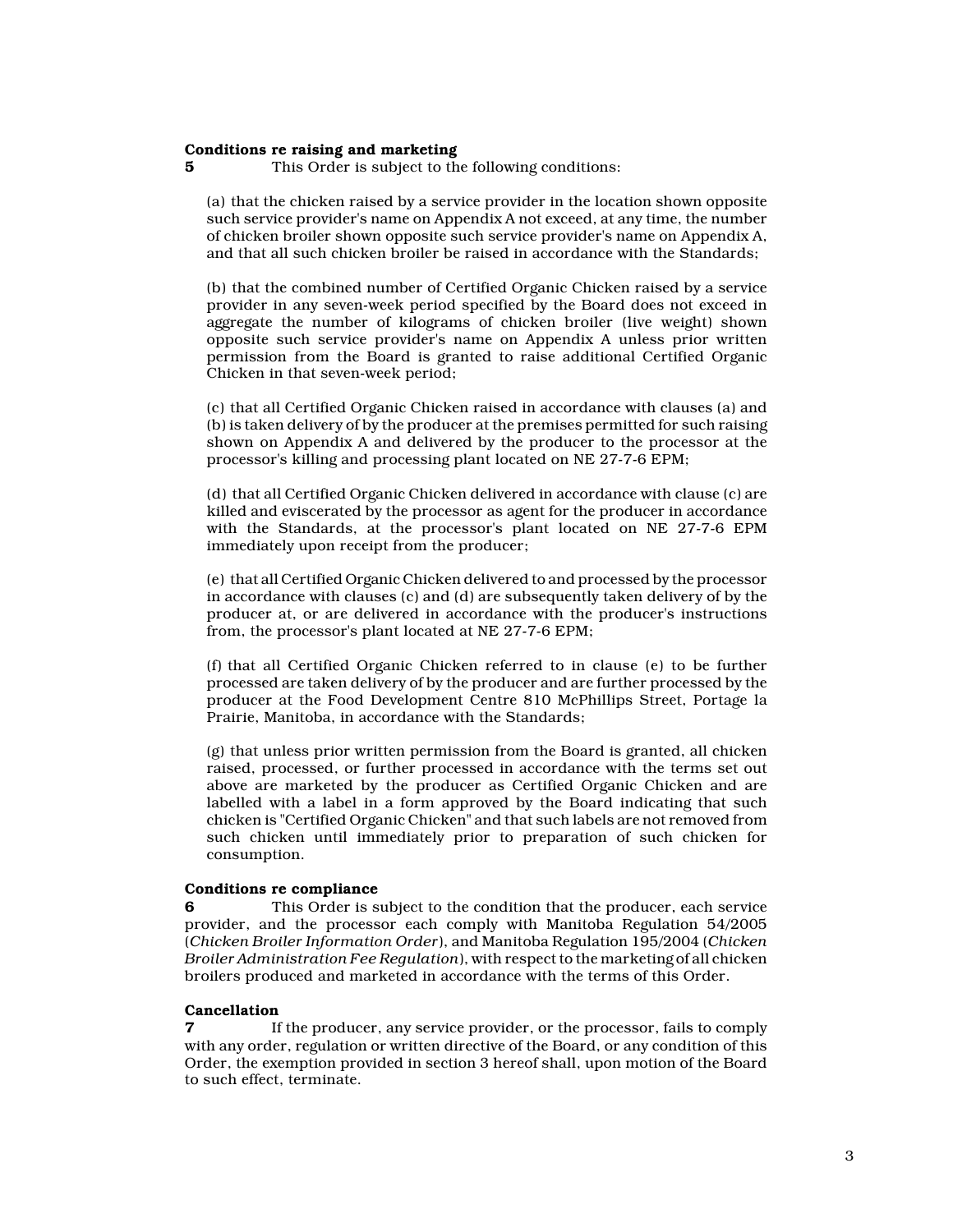#### Non-transferability

8 The exemptions provided in this Order are non-transferrable.

## Coming into force

9 This Order comes into force on the date it is registered with the Registrar of Regulations.

# Expiry

This Order shall expire December 31, 2007.

August 15, 2005 MANITOBA CHICKEN PRODUCERS:

Waldie Klassen Chair

Wayne Hiltz Secretary

## APPROVED

October 24, 2005 MANITOBA FARM PRODUCTS MARKETING COUNCIL:

> David Gislason Chair

Gordon H. MacKenzie Secretary